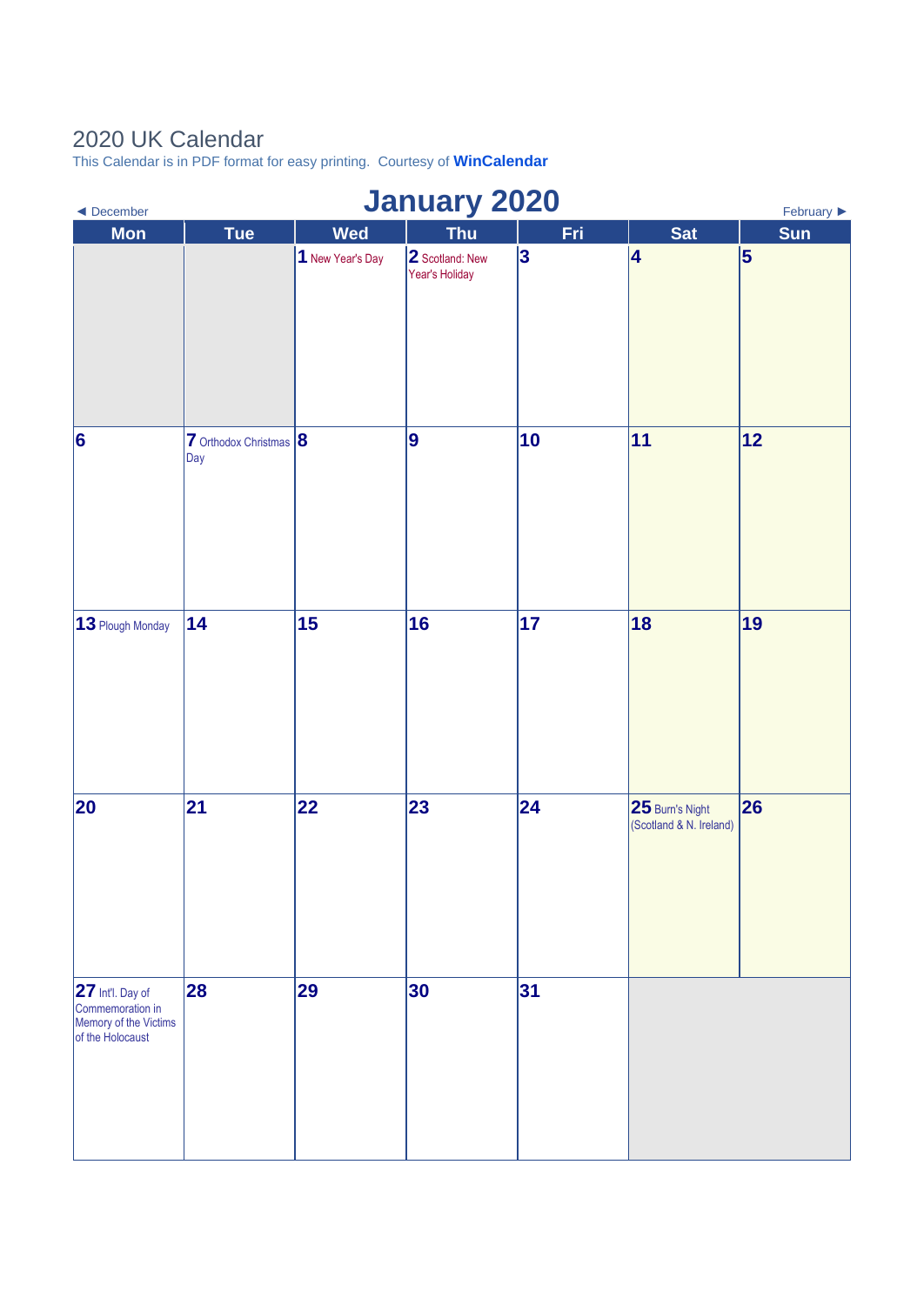| <b>February 2020</b><br>◀ January<br>March $\blacktriangleright$ |                                    |                         |                                       |     |            |     |  |
|------------------------------------------------------------------|------------------------------------|-------------------------|---------------------------------------|-----|------------|-----|--|
| <b>Mon</b>                                                       | <b>Tue</b>                         | <b>Wed</b>              | Thu                                   | Fri | <b>Sat</b> | Sun |  |
|                                                                  |                                    |                         |                                       |     | 1          | 2   |  |
| $\vert$ 3                                                        | 4                                  | $\overline{\mathbf{5}}$ | 6                                     | 7   | $\vert$ 8  | 9   |  |
| 10                                                               | 11                                 | 12                      | 13 World Radio Day 14 Valentine's Day |     | 15         | 16  |  |
| 17                                                               | 18                                 | 19                      | 20                                    | 21  | 22         | 23  |  |
| 24                                                               | 25 Shrove Tuesday<br>(Pancake Day) | 26 Ash Wednesday        | 27                                    | 28  | 29         |     |  |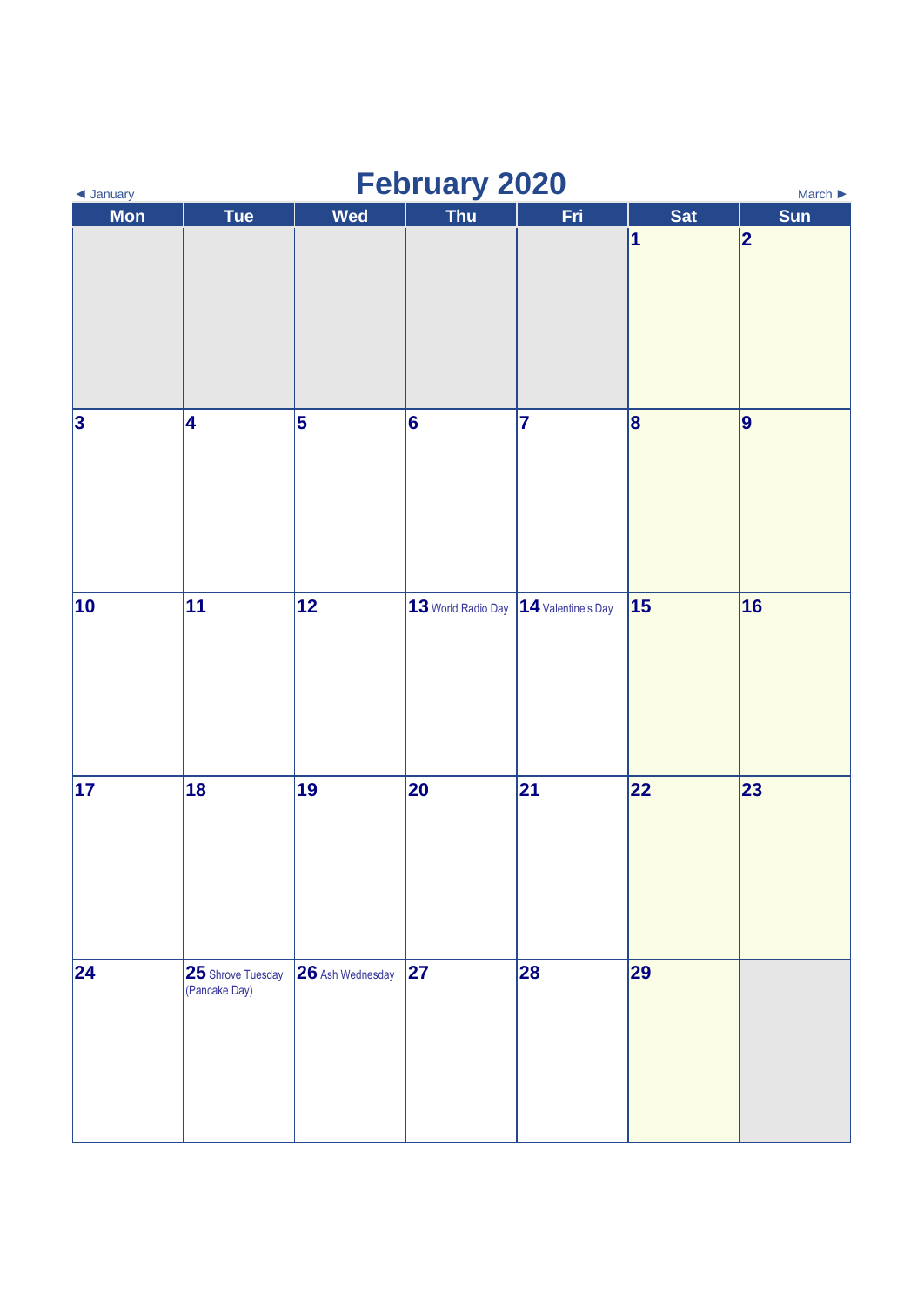| <b>March 2020</b><br>$\blacktriangleleft$ February<br>April $\blacktriangleright$ |                                                       |     |            |                               |            |                       |  |
|-----------------------------------------------------------------------------------|-------------------------------------------------------|-----|------------|-------------------------------|------------|-----------------------|--|
| <b>Mon</b>                                                                        | Tue                                                   | Wed | <b>Thu</b> | Fri                           | <b>Sat</b> | <b>Sun</b>            |  |
|                                                                                   |                                                       |     |            |                               |            | 1 Beginning of Spring |  |
| $ 2\rangle$                                                                       | 3                                                     | 4   | 5          | $\vert 6$                     | 7          | 8 Int'l. Women's Day  |  |
| 9 Commonwealth Day 10 Holi Day (Hindu                                             | Festival)                                             | 11  | 12         | 13                            | 14         | 15                    |  |
| 16                                                                                | 17 St. Patrick's Day<br>Holiday (Northern<br>Ireland) | 18  | 19         | 20 Int'l. Day of<br>happiness | 21         | 22 Mothering Sunday   |  |
| 23                                                                                | $\overline{24}$                                       | 25  | 26         | 27                            | 28         | 29                    |  |
| 30                                                                                | 31                                                    |     |            |                               |            |                       |  |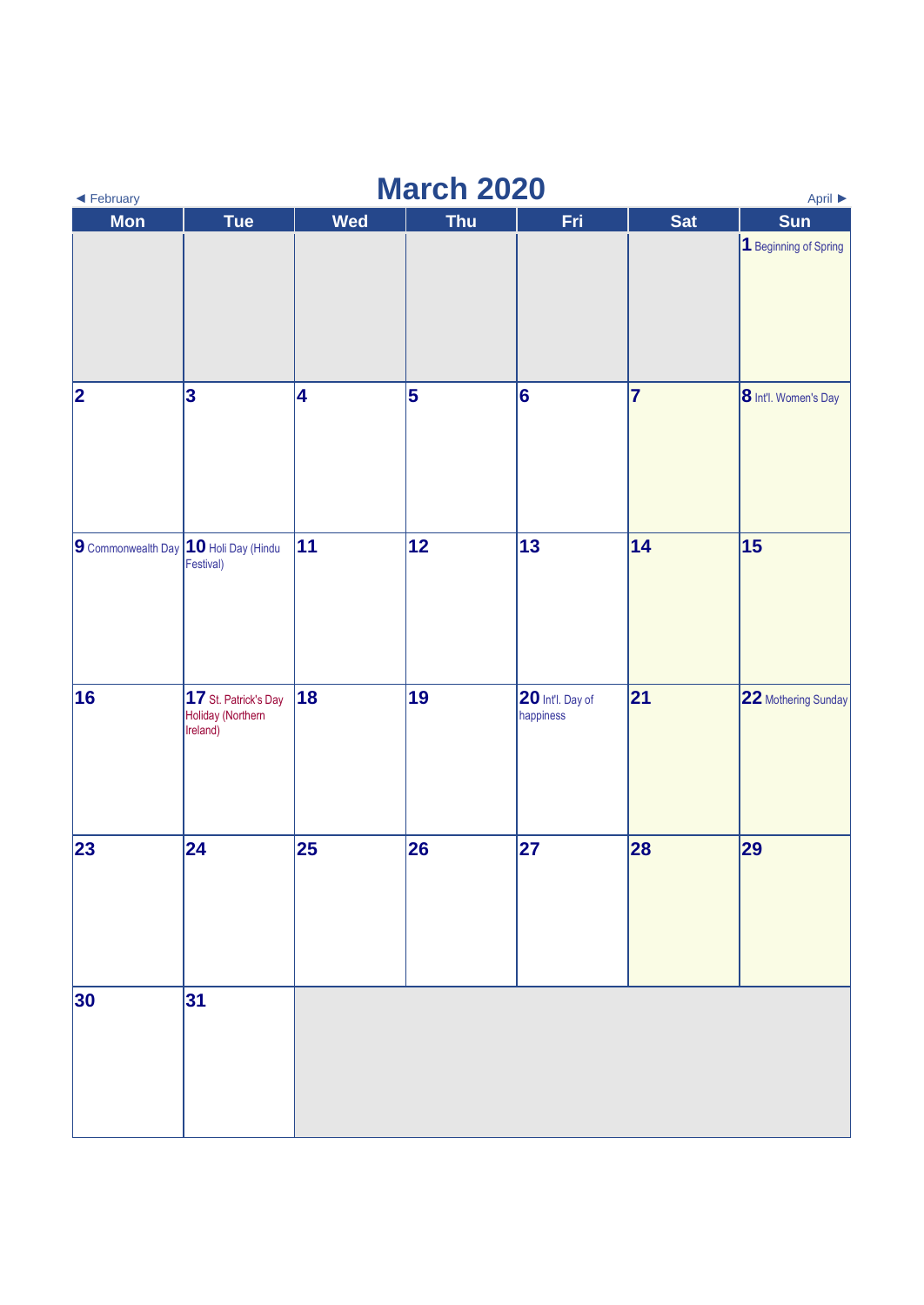| <b>April 2020</b><br>$May \triangleright$<br>$\blacktriangleleft$ March |                    |              |                                 |                 |            |                  |  |
|-------------------------------------------------------------------------|--------------------|--------------|---------------------------------|-----------------|------------|------------------|--|
| <b>Mon</b>                                                              | <b>Tue</b>         | <b>Wed</b>   | <b>Thu</b>                      | Fri             | <b>Sat</b> | <b>Sun</b>       |  |
|                                                                         |                    | 1            | 2 World Autism<br>Awareness Day | $\vert 3 \vert$ | 4          | 5                |  |
| $\vert 6 \vert$                                                         | 7 World Health Day | $\vert$ 8    | 9 Maundy Thursday               | 10 Good Friday  | 11         | 12 Easter Sunday |  |
| 13 Easter Monday                                                        | 14                 | 15           | 16                              | 17              | 18         | 19               |  |
| 20                                                                      | 21                 | 22 Earth Day | 23 St George                    | 24              | 25         | 26               |  |
| 27                                                                      | 28                 | 29           | 30                              |                 |            |                  |  |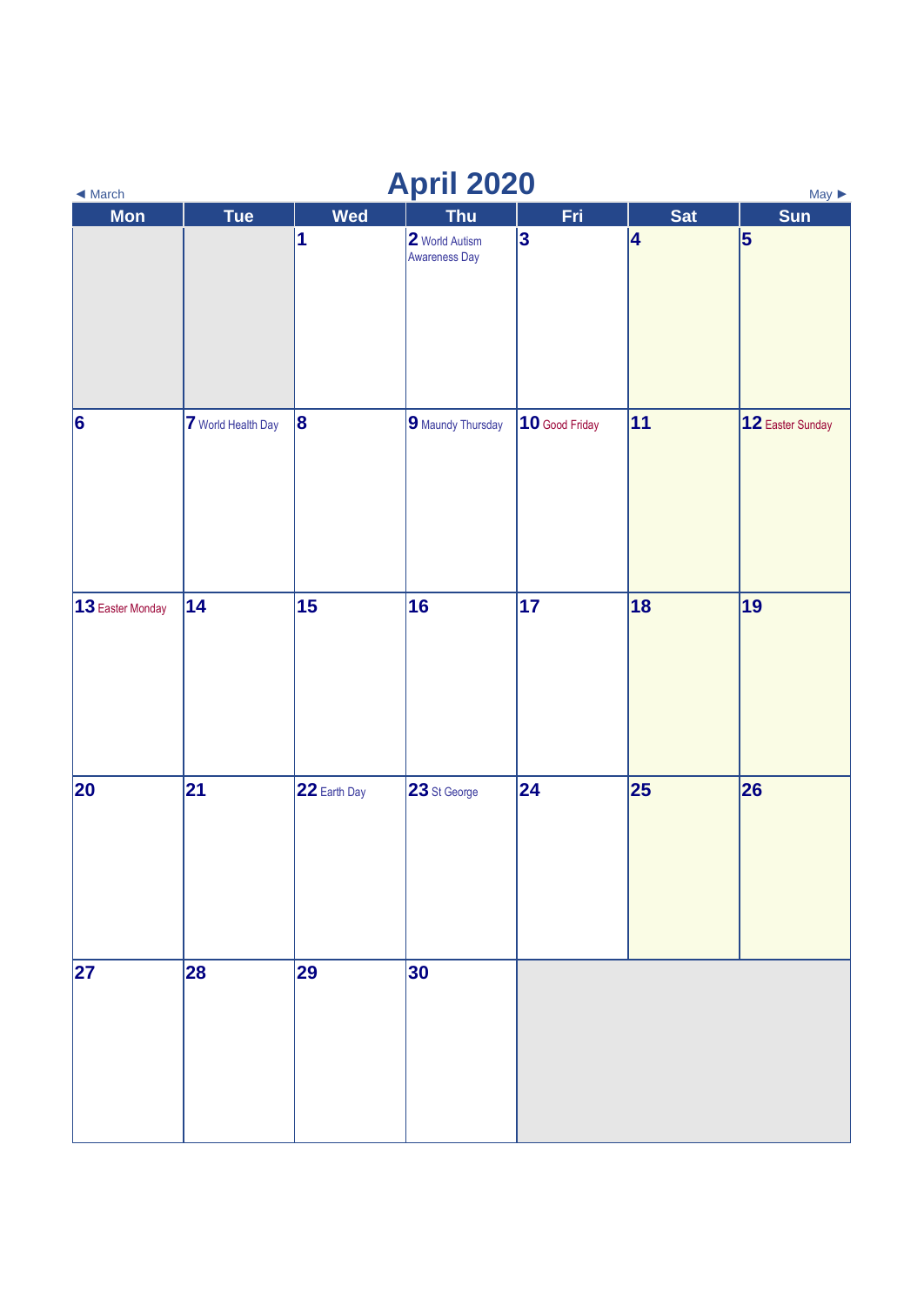| <b>May 2020</b><br>◀ April<br>June $\blacktriangleright$ |     |                 |            |                                    |              |                 |  |
|----------------------------------------------------------|-----|-----------------|------------|------------------------------------|--------------|-----------------|--|
| <b>Mon</b>                                               | Tue | Wed             | <b>Thu</b> | Fri                                | <b>Sat</b>   | Sun             |  |
|                                                          |     |                 |            | 1 La Bealtaine<br>(Ireland)        | 2            | $\vert 3 \vert$ |  |
| 4 May Day Monday                                         | 5   | $\vert 6 \vert$ | 7          | <b>8</b> Early May Bank<br>Holiday | 9 Europe Day | 10              |  |
| 11                                                       | 12  | 13              | 14         | 15                                 | 16           | 17              |  |
| 18                                                       | 19  | 20              | 21         | 22                                 | 23           | $\vert$ 24      |  |
| 25 Spring Bank<br>Holiday                                | 26  | 27              | 28         | 29                                 | 30           | 31              |  |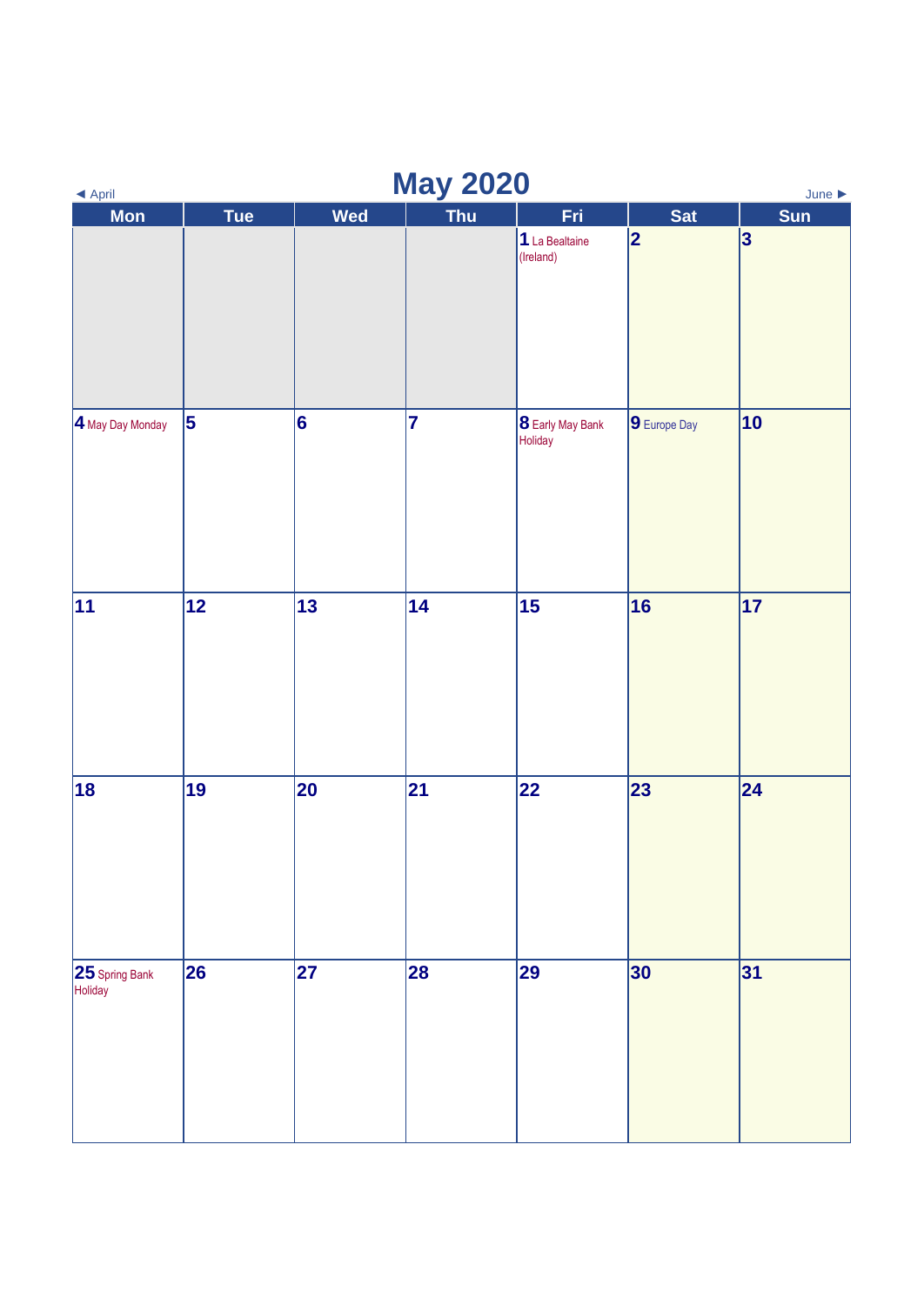| <b>June 2020</b><br>July $\blacktriangleright$<br>$\blacktriangleleft$ May |             |           |            |     |                    |                           |  |
|----------------------------------------------------------------------------|-------------|-----------|------------|-----|--------------------|---------------------------|--|
| <b>Mon</b>                                                                 | <b>Tue</b>  | Wed       | <b>Thu</b> | Fri | <b>Sat</b>         | <b>Sun</b>                |  |
| 1 Beginning of<br>Summer                                                   | $ 2\rangle$ | $\vert 3$ | 4          | 5   | 6 D-Day Anniv.     | <b>7</b> Trinity Saturday |  |
| $\vert$ 8                                                                  | 9           | 10        | 11         | 12  | 13 Queens Birthday | 14                        |  |
| 15                                                                         | 16          | 17        | 18         | 19  | 20 Summer Solstice | 21 Father's Day           |  |
| 22                                                                         | 23          | 24        | 25         | 26  | 27                 | 28                        |  |
| 29                                                                         | 30          |           |            |     |                    |                           |  |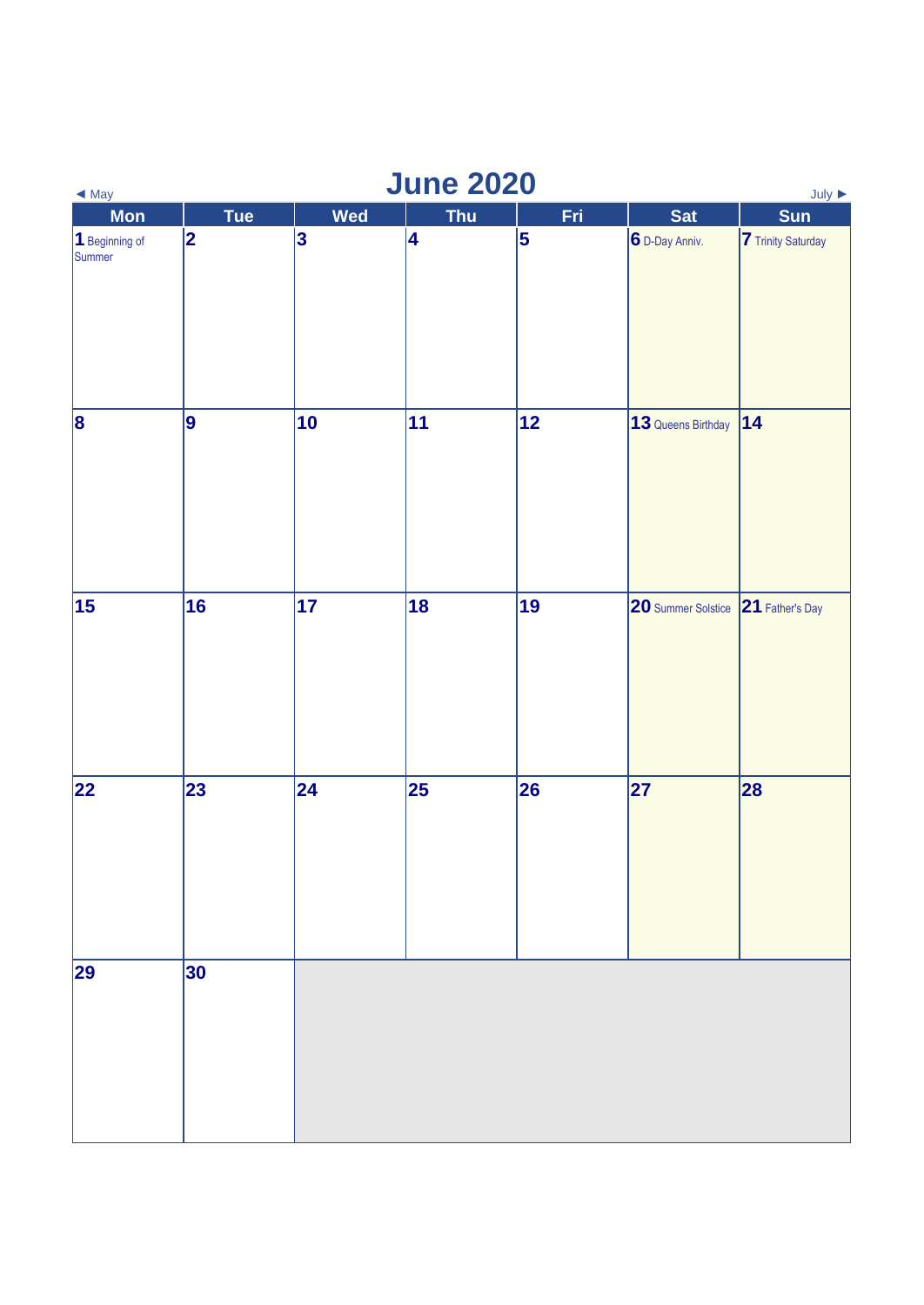| <b>July 2020</b><br>August $\blacktriangleright$<br>$\triangleleft$ June |                             |            |            |     |                            |                                                               |  |
|--------------------------------------------------------------------------|-----------------------------|------------|------------|-----|----------------------------|---------------------------------------------------------------|--|
| <b>Mon</b>                                                               | <b>Tue</b>                  | <b>Wed</b> | <b>Thu</b> | Fri | <b>Sat</b>                 | <b>Sun</b>                                                    |  |
|                                                                          |                             | 1          | 2          | 3   | 4                          | $\vert$ 5                                                     |  |
| $\vert 6 \vert$                                                          | 7                           | 8          | 9          | 10  | 11 World Population<br>Day | 12 Battle of the<br>Boyne / Orangemen's<br>(Northern Ireland) |  |
| $13$                                                                     | 14 Bastille Day<br>(France) | 15         | 16         | 17  | 18                         | 19                                                            |  |
| 20                                                                       | 21                          | 22         | 23         | 24  | 25                         | 26                                                            |  |
| 27                                                                       | 28                          | 29         | 30         | 31  |                            |                                                               |  |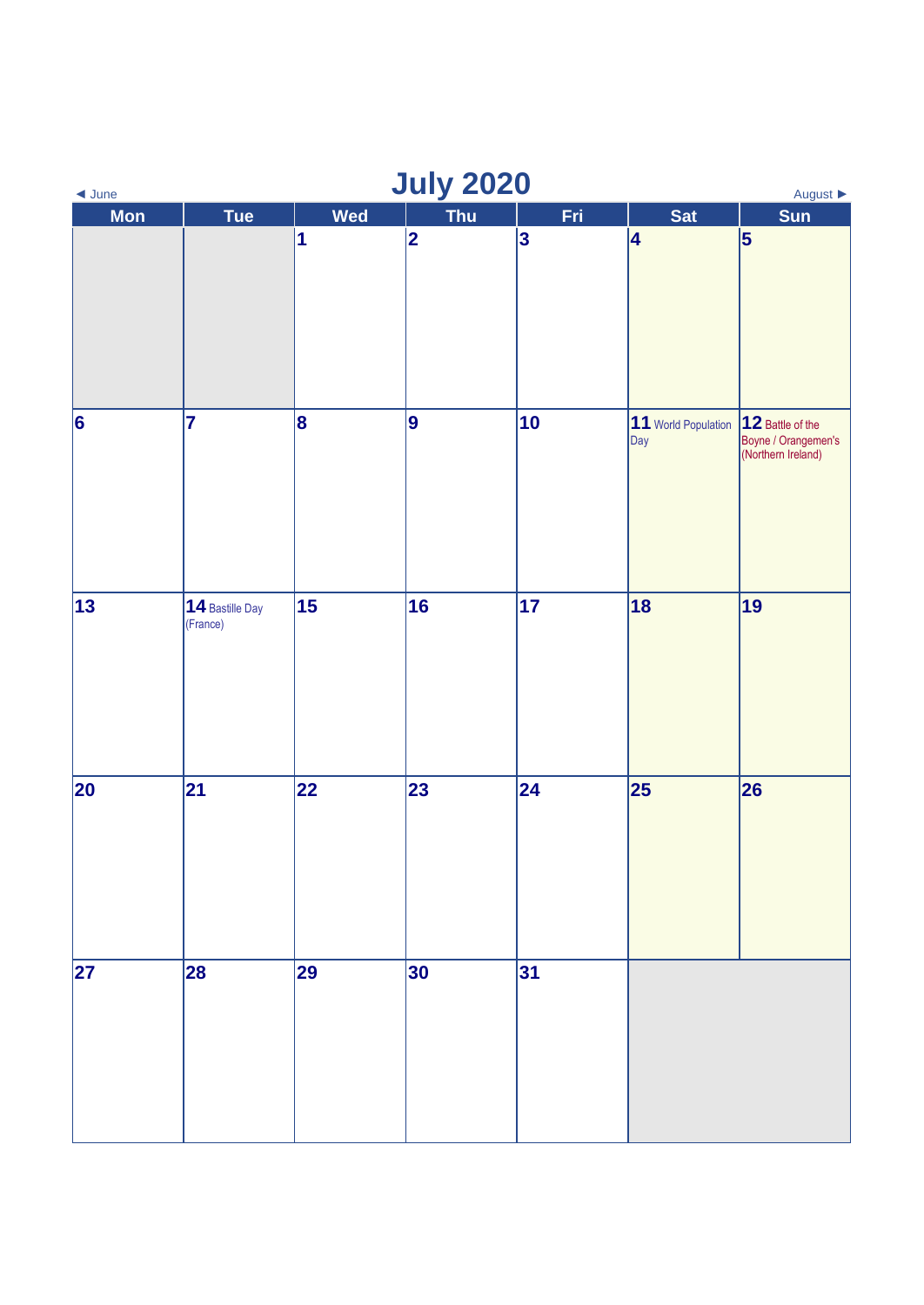| $\triangleleft$ July                | <b>August 2020</b><br>September > |           |            |     |            |            |  |  |
|-------------------------------------|-----------------------------------|-----------|------------|-----|------------|------------|--|--|
| <b>Mon</b>                          | <b>Tue</b>                        | Wed       | <b>Thu</b> | Fri | <b>Sat</b> | <b>Sun</b> |  |  |
|                                     |                                   |           |            |     | 1          | 2          |  |  |
| 3 Summer Bank<br>Holiday (Scotland) | 4                                 | $\vert$ 5 | 6          | 7   | 8          | 9          |  |  |
| 10                                  | 11                                | 12        | 13         | 14  | 15         | 16         |  |  |
| 17                                  | 18                                | 19        | 20         | 21  | 22         | 23         |  |  |
| 24                                  | 25                                | 26        | 27         | 28  | 29         | 30         |  |  |
| 31 Summer Bank<br>Holiday           |                                   |           |            |     |            |            |  |  |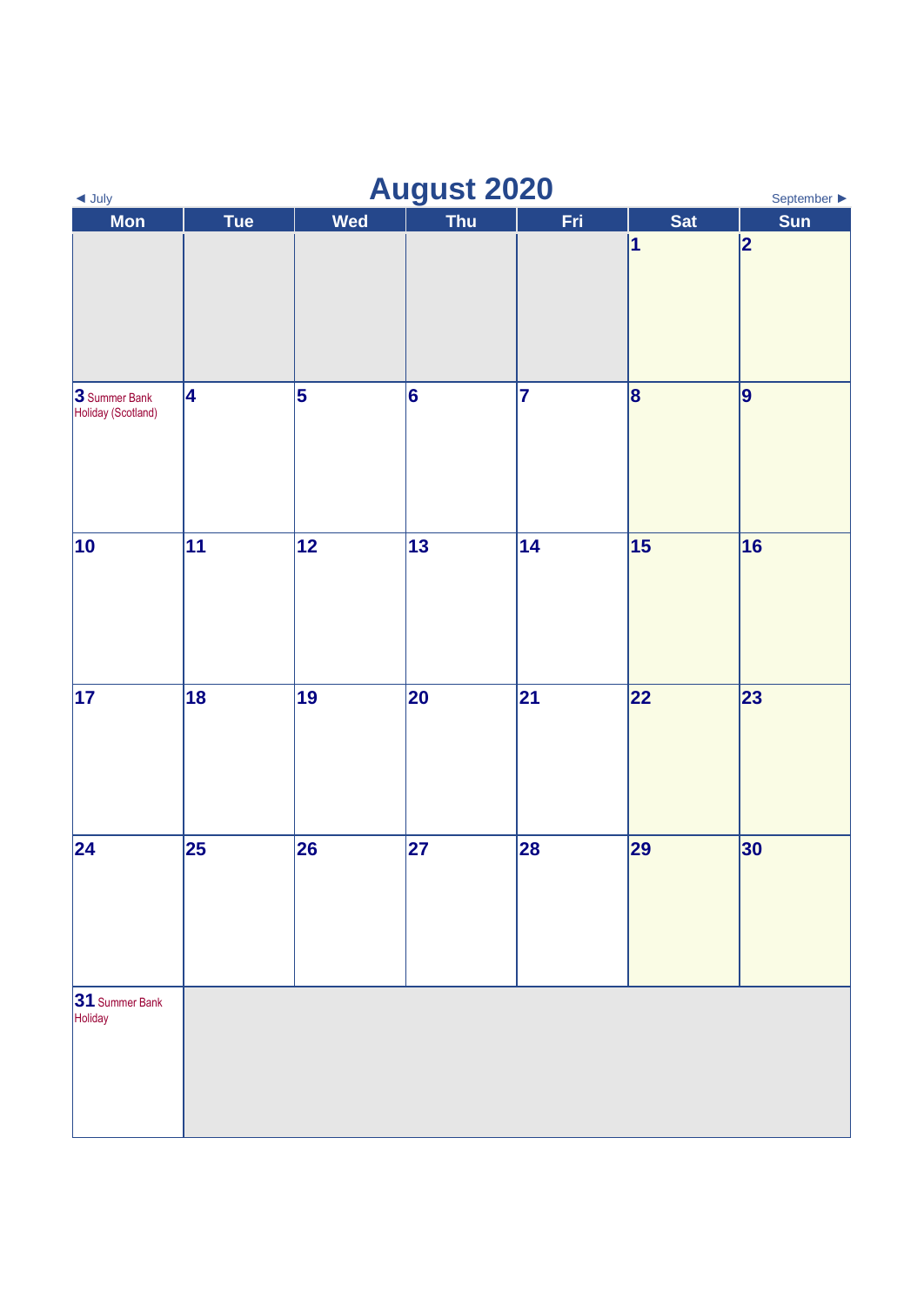| ◀ August | <b>September 2020</b><br>October $\blacktriangleright$ |                 |            |     |            |                 |  |  |
|----------|--------------------------------------------------------|-----------------|------------|-----|------------|-----------------|--|--|
| Mon      | <b>Tue</b>                                             | Wed             | <b>Thu</b> | Fri | <b>Sat</b> | Sun             |  |  |
|          | 1 Beginning of<br>Autumn                               | $ 2\rangle$     | 3          | 4   | $\vert$ 5  | $\vert 6 \vert$ |  |  |
| 7        | 8                                                      | 9               | 10         | 11  | 12         | 13              |  |  |
| 14       | 15                                                     | $\overline{16}$ | $\vert$ 17 | 18  | 19         | 20              |  |  |
| 21       | 22 Autumn Equinox                                      | 23              | 24         | 25  | 26         | 27              |  |  |
| 28       | 29                                                     | 30              |            |     |            |                 |  |  |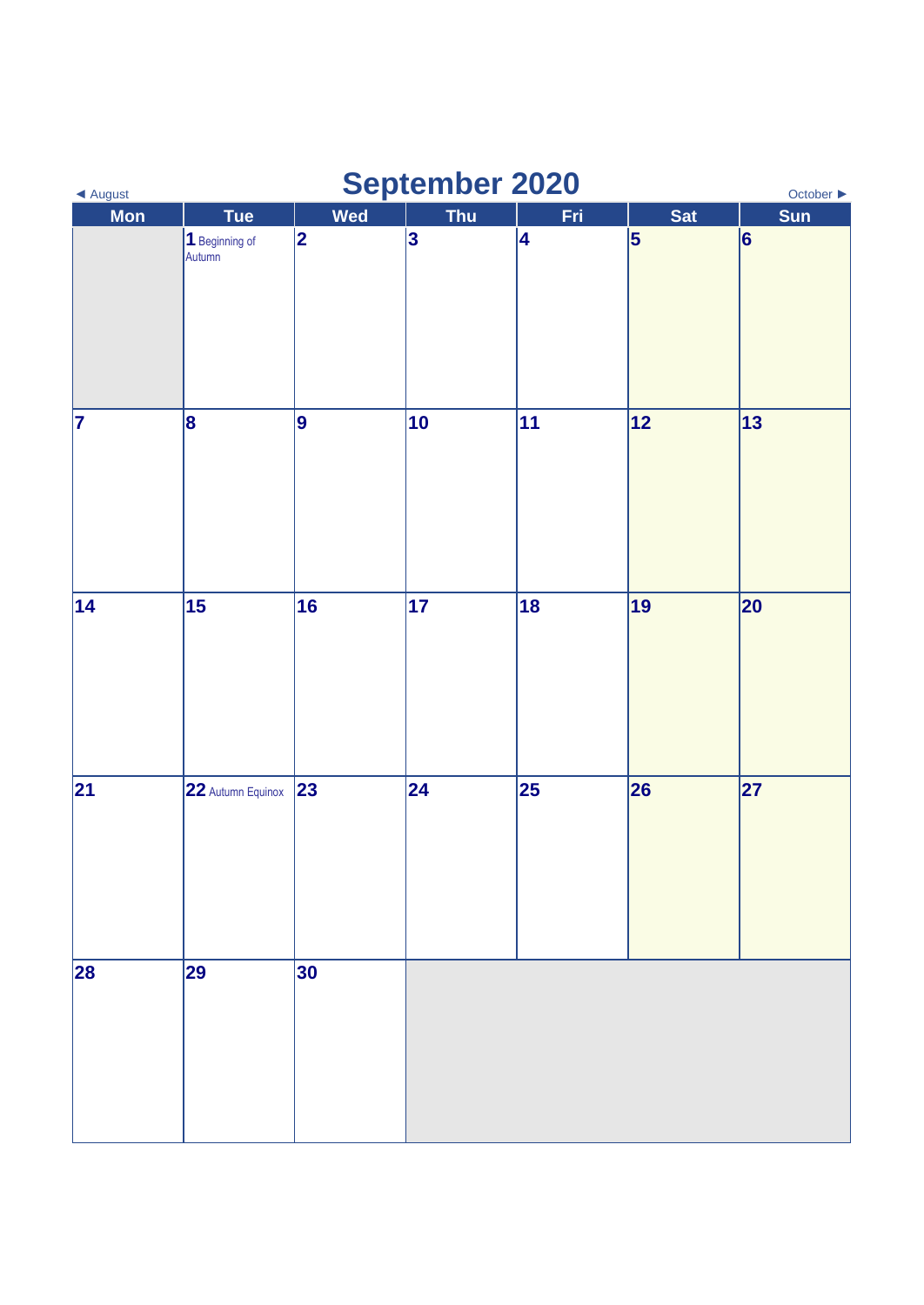| October 2020<br>◀ September<br>November $\blacktriangleright$ |     |     |            |                         |                          |            |  |
|---------------------------------------------------------------|-----|-----|------------|-------------------------|--------------------------|------------|--|
| <b>Mon</b>                                                    | Tue | Wed | <b>Thu</b> | Fri                     | Sat                      | <b>Sun</b> |  |
|                                                               |     |     | 1          | $\overline{\mathbf{2}}$ | 3                        | 4          |  |
| $\vert$ 5                                                     | 6   | 7   | 8          | 9                       | 10                       | 11         |  |
| 12                                                            | 13  | 14  | 15         | 16                      | $\overline{17}$          | 18         |  |
| 19                                                            | 20  | 21  | 22         | 23                      | 24 United Nations<br>Day | 25         |  |
| 26                                                            | 27  | 28  | 29         | 30                      | 31 Halloween             |            |  |

More Calendars from WinCalendar: [Word Calendar,](https://www.wincalendar.com/2021-Calendar-with-UK-Holidays) [Excel Calendar,](https://www.wincalendar.com/2021-Calendar-UK-Holidays-Excel) [Online Calendar](https://www.wincalendar.com/Calendar-UK)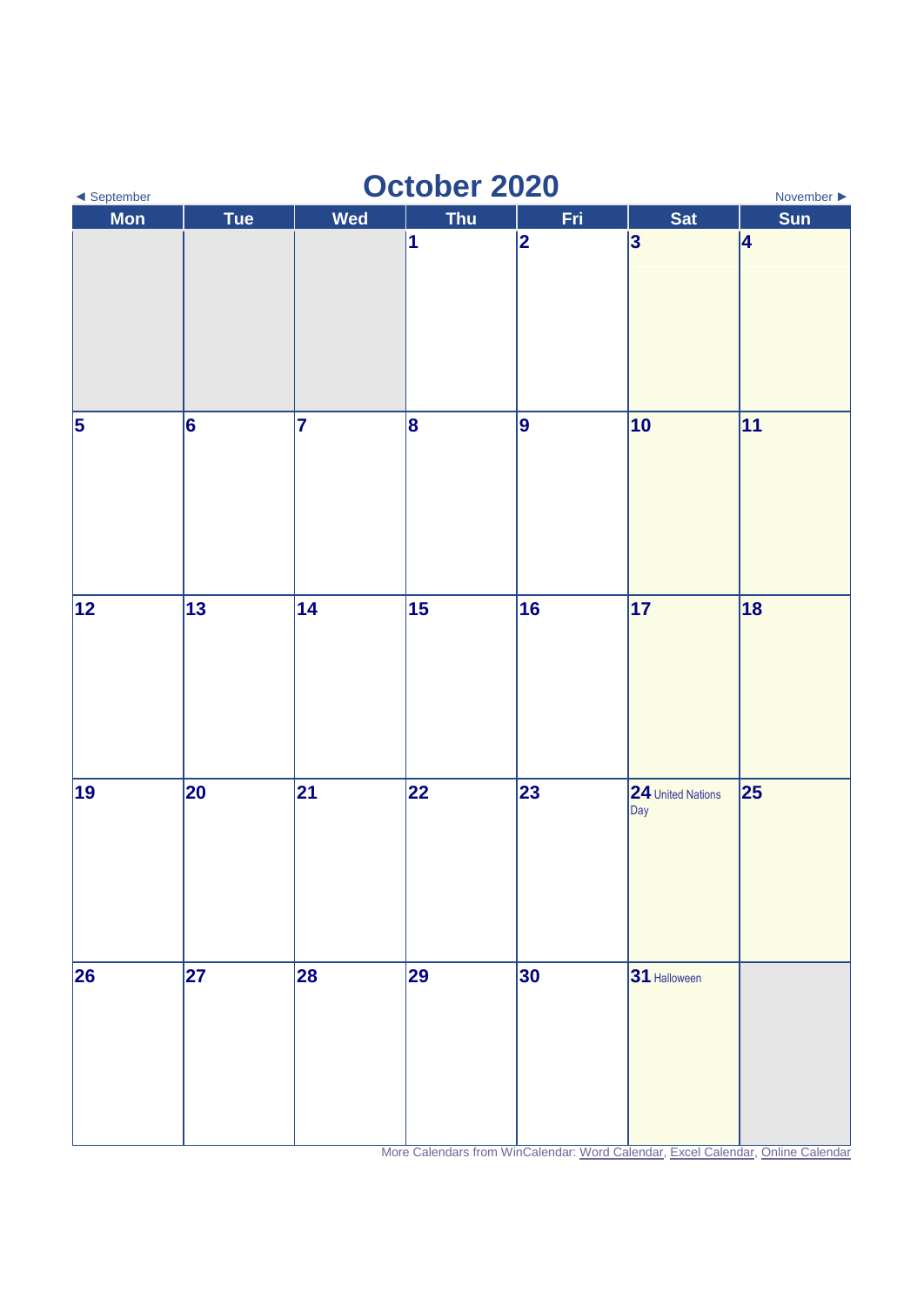| <b>November 2020</b><br>December $\blacktriangleright$<br>◀ October |            |                       |                 |     |            |                                |  |  |
|---------------------------------------------------------------------|------------|-----------------------|-----------------|-----|------------|--------------------------------|--|--|
| Mon                                                                 | <b>Tue</b> | Wed                   | <b>Thu</b>      | Fri | <b>Sat</b> | <b>Sun</b>                     |  |  |
|                                                                     |            |                       |                 |     |            | 1 All Saints Day               |  |  |
| 2 All Souls' Day                                                    | $\vert$ 3  | 4                     | 5 Bonfire Night | 6   | $\vert$ 7  | <b>8</b> Remembrance<br>Sunday |  |  |
| 9                                                                   | 10         | 11 Remembrance<br>Day | 12              | 13  | 14 Diwali  | 15                             |  |  |
| 16                                                                  | 17         | 18                    | 19              | 20  | 21         | 22                             |  |  |
| 23                                                                  | 24         | 25                    | 26              | 27  | 28         | 29                             |  |  |
| 30 St Andrew (Bank<br>Holiday in Scotland)                          |            |                       |                 |     |            |                                |  |  |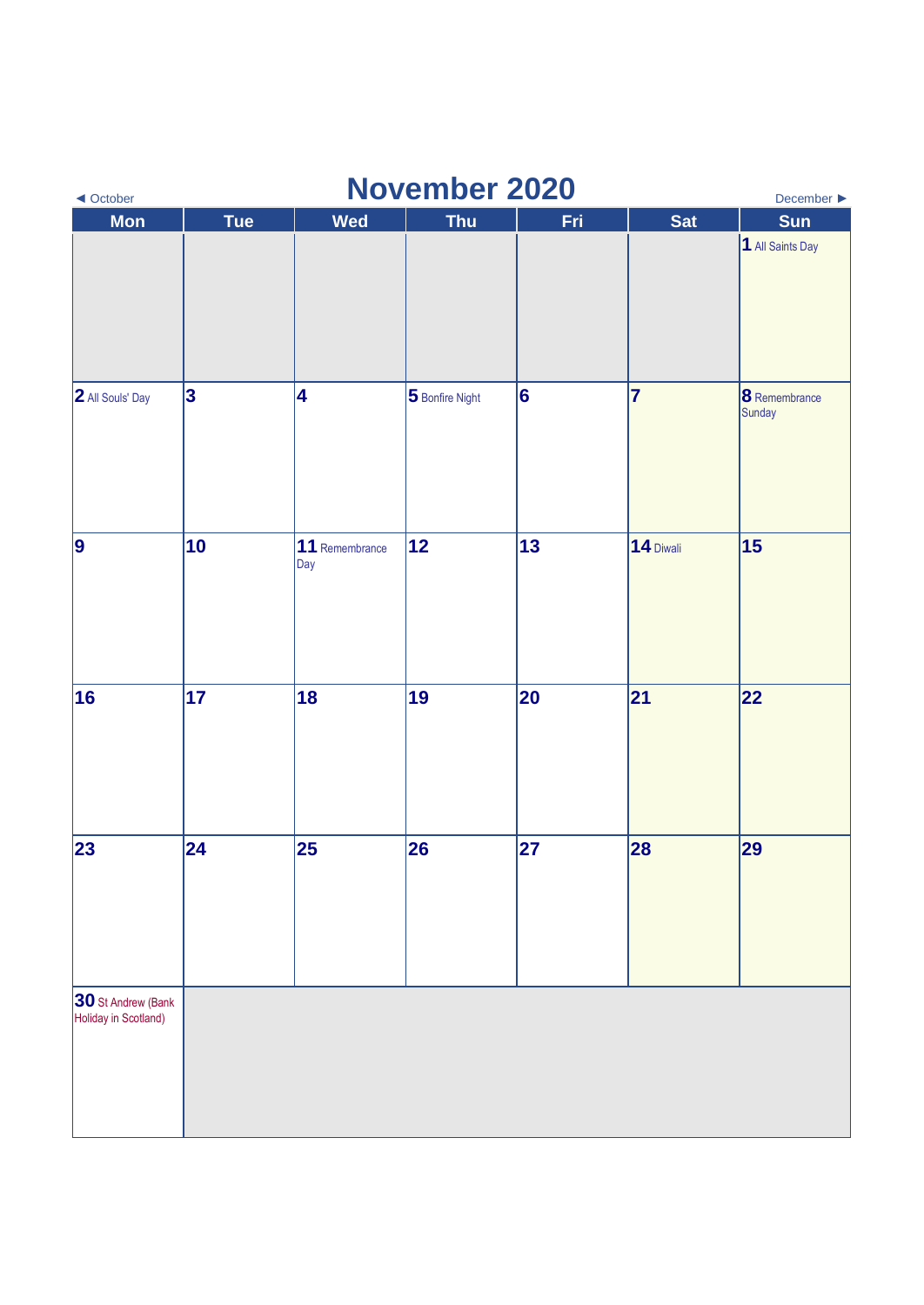| <b>December 2020</b><br>◀ November<br>January $\blacktriangleright$ |                  |            |                   |                      |                 |     |  |
|---------------------------------------------------------------------|------------------|------------|-------------------|----------------------|-----------------|-----|--|
| Mon                                                                 | <b>Tue</b>       | <b>Wed</b> | <b>Thu</b>        | Fri                  | <b>Sat</b>      | Sun |  |
|                                                                     | 1 World AIDS Day | 2          | 3                 | 4                    | $\vert 5 \vert$ | 6   |  |
| 7                                                                   | 8                | 9          | 10                | 11                   | 12              | 13  |  |
| 14                                                                  | 15               | 16         | 17                | 18                   | 19              | 20  |  |
| 21 Winter Solstice                                                  | 22               | 23         | 24                | $\vert$ 25 Christmas | 26 Boxing Day   | 27  |  |
| 28                                                                  | 29               | 30         | 31 New Year's Eve |                      |                 |     |  |